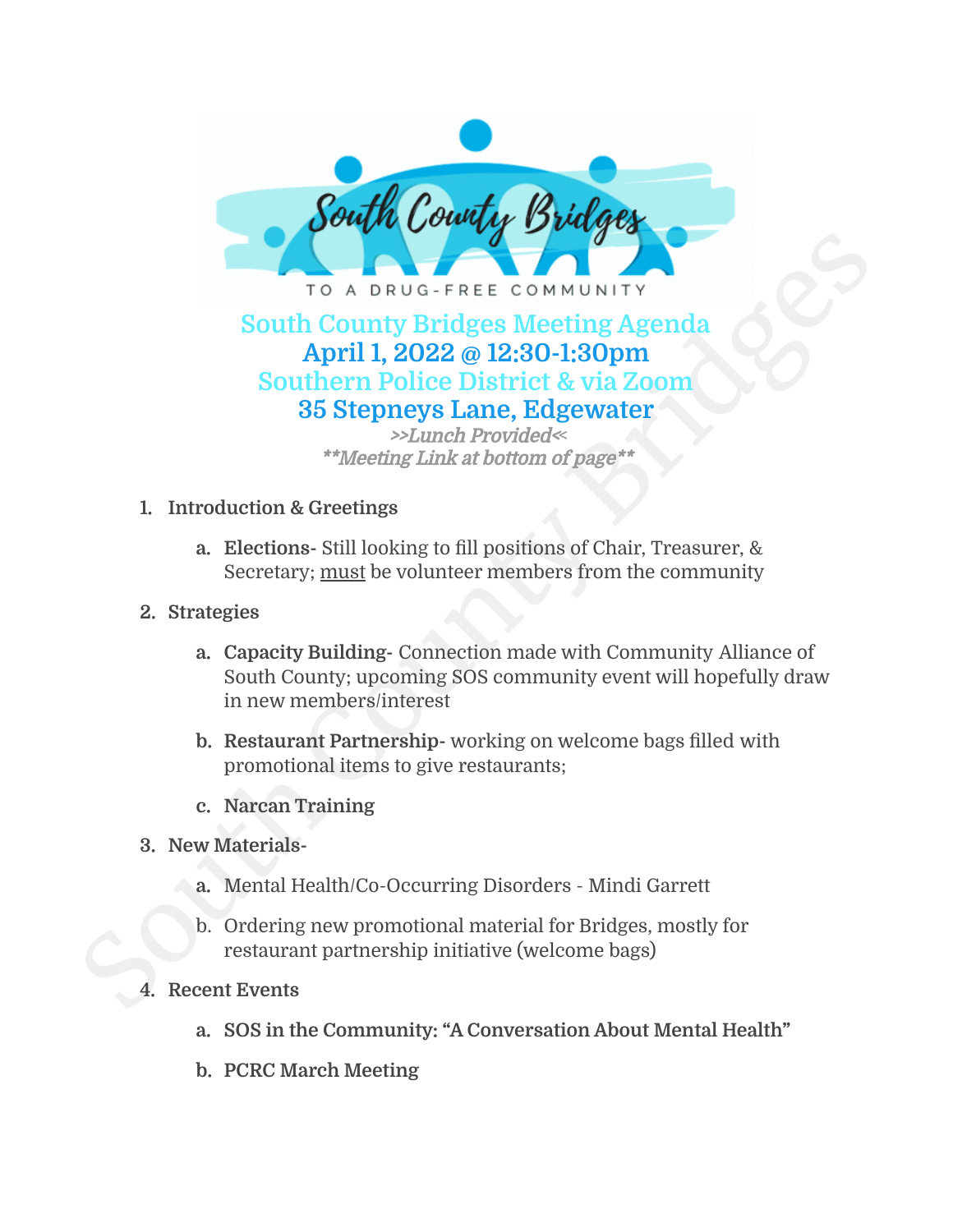- **5. Upcoming Events**
	- **a. SOS @ Joy Reigns Church 4/7** tell a friend, share with your neighbor, spread the word as best you can; we would love to see a large turnout
- **6. Prevention Blog Posts-** Mindi Garret send to hdgarr01@aacounty.org
- **7. Additional Notes & Closing**
	- **a. Community Alliance of South County-** Leslie attended CASC's Community Needs meeting on 3/22 11am and did a presentation on Bridges and what we've been working on within the community; President Kris Smith of CASC agreed to include our coalition in their resource guide; there was a lot of interest in SOS

# **Next Meeting May 6, 2022 In-Person & via Zoom See you next time!!**

6. Prevention Blog Posts- Mindi Garret send to hdgarr01@aacounty.org<br>
7. Additional Notes & Closing<br>
2. Community Milance of South [Cou](https://us02web.zoom.us/j/81682371237?pwd=MkJ1Z01MQm1xRXlFYWdCTlM2TWhkdz09)nty- Leslie attended CASC's<br>
2. Community Nelliance of South County- Leslie attended CA **Meeting Link [https://us02web.zoom.us/j/81682371237?pwd=MkJ1Z01MQm1xRXlF](https://us02web.zoom.us/j/81682371237?pwd=MkJ1Z01MQm1xRXlFYWdCTlM2TWhkdz09) YWdCTlM2TWhkdz09 Meeting ID: 816 8237 1237 Password: SCB2020**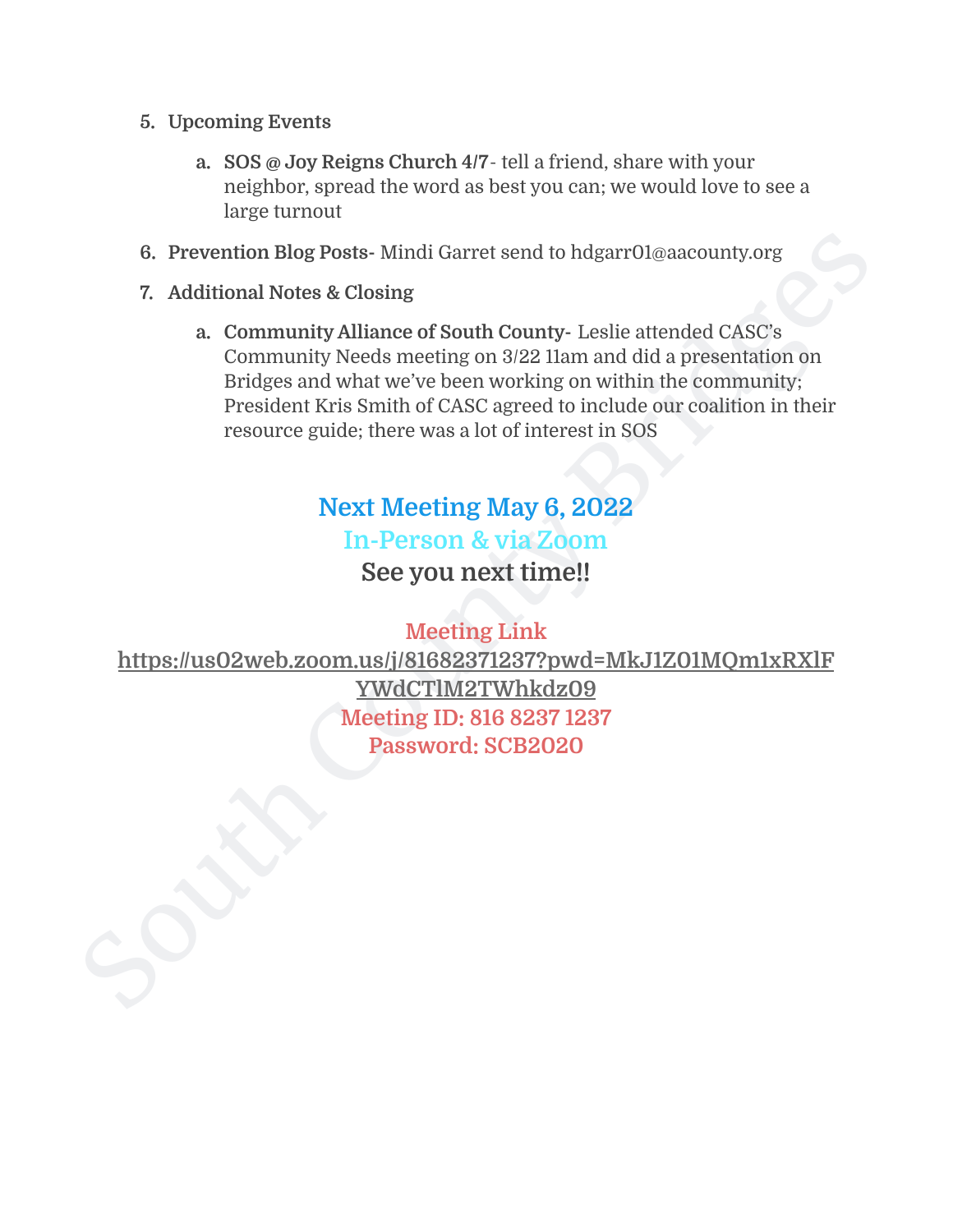### **MEETING MINUTES**

Continuous), to an involuntary experimental (and increased and increased and increased and increase the matter (County Bridges (County), Section and the matter (County Bridges (CALASA, WASP Coordinator), Chelses Neil<br>(Lumi **Introduction & Greetings- Total Attendance= 12 (7 in-person, 5 Zoom)** Leslie Beers (Coalition Coordinator), Mindi Garrett (AACoDOH, Prevention Coordinator), Rick Brookman (SPD, PCRC), Linda Buchannan (Elks Deale), Danielle Daywalk (SPD, PACT), Kim Miller (London Towne Community, Section 2), Chaplain Allen (SPD), Katie Wargo (NLASA, WASP Coordinator), Chelsea Neil (Luminis Health Pathways), Marte Birnbaum (Luminis Health Pathways), Justin Noel (AACoDOH OMPP), Tracey Cherry (Partnership for Children, Youth, & Families)

**Elections-** Still looking to fill positions of Chair, Treasurer, & Secretary; must be volunteer members from the community- contact Leslie at [soco@PreventSubstanceMisuse.org](mailto:soco@PreventSubstanceMisuse.org) if you or someone you know may be interested in filling these roles

### **Strategies**

**Capacity Building-** Connection made with Community Alliance of South County; upcoming SOS community event will hopefully draw in new members/interest- Capacity building equals sustainability; lots of upcoming opportunities for recruiting new members

**Restaurant Partnership-** working on welcome bags filled with promotional items to give restaurants- A lot of behind the scenes action happening; promotional items to fill "welcome bags" with menu inserts, mints, break room poster (for employees), window decal, etc, all with Safe County Alliance logo; surveys still pending approval due to funding.

**Narcan Training-** standing monthly training saw 3 participants; discussed the Elks Deale hosting; possible host at Edgewater Public Library in the works

### **New Materials-**

Mental Health/Co-Occurring Disorders - Mindi Garrett- still pending approval

Ordering new promotional material for Bridges, mostly for restaurant partnership initiative (welcome bags)

**SPD PCRC Update-** (add to monthly agenda) new partnership with Annapolis Mall Management, to hold monthly events at Westfield Mall (Southern District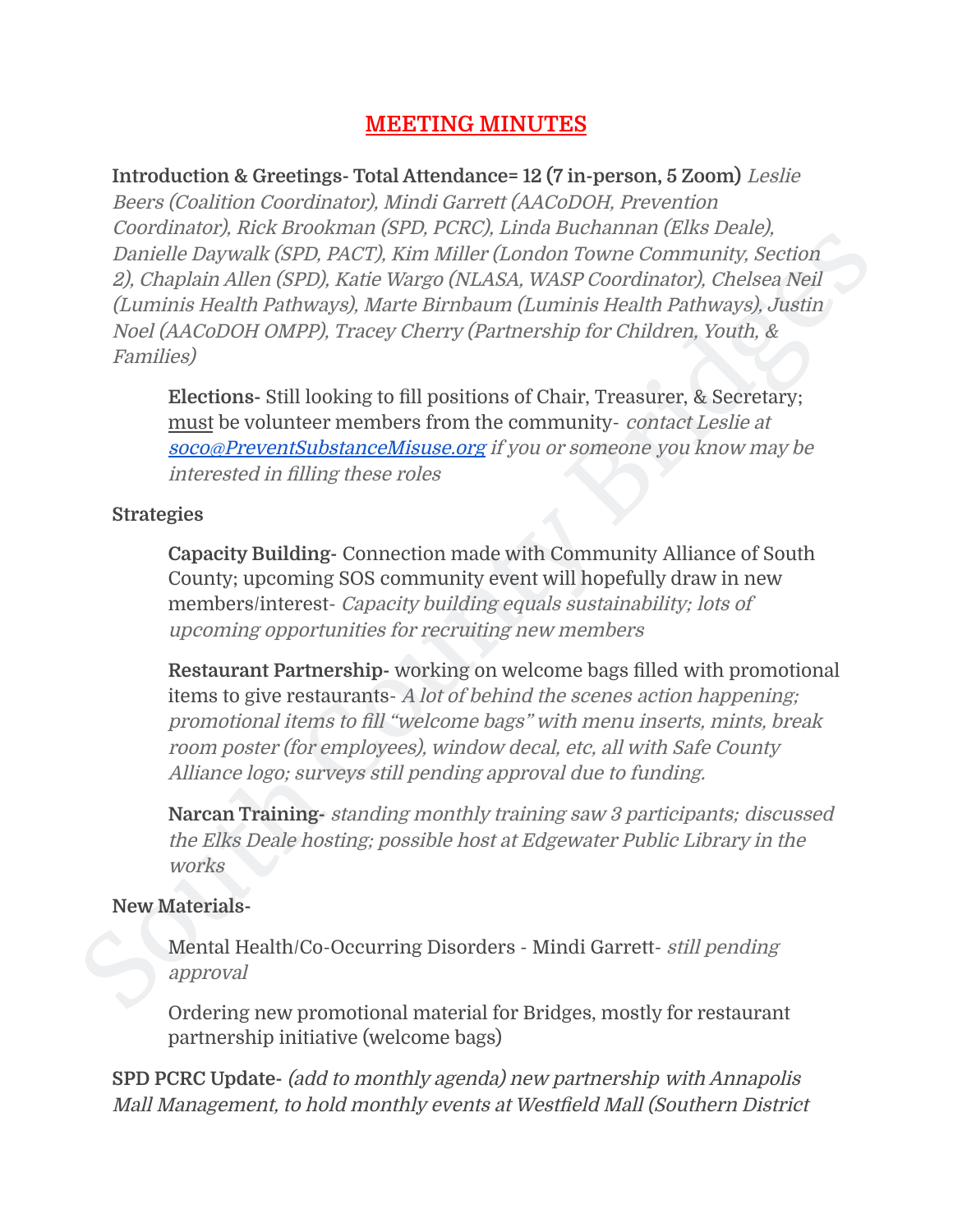and Annapolis City); first event on Saturday 4/9 "Coffee with <sup>a</sup> Cop" at JCPenny/Starbucks in mall; 4/25-25 South County Cafe (?); 5/10 "Pizza with the Police"; big Father's Day event 6/19

Have Bridges set up <sup>a</sup> table at each Mall event to help raise awareness and build capacity (partner with ASAP Coalition, because shared territory).

### **Recent Events**

### **SOS in the Community: "A Conversation About Mental Health" -**

**PCRC March Meeting-** Mindi presented on South County Bridges at recent meeting to raise awareness

### **Upcoming Events**

**SOS @ Joy Reigns Church 4/7**- tell a friend, share with your neighbor, spread the word as best you can; we would love to see a large turnout

TIPS Training hosted at the Elks Deale 4/20 5:30pm-9:30pm; 7 people already registered! (includes Narcan training)

### **Prevention Blog Posts-** Mindi Garret send to [hdgarr01@aacounty.org](mailto:hdgarr01@aacounty.org) -

Coming up on the 100th blog post!! Always accepting submissions, anything that has to do with positivity, mindfulness, healthy living, recovery (from anything), family, grief, trauma, support–anything that can possibly lead back to Prevention

### **Additional Notes & Closing**

build capacity (partner with ASAP Coalition, because shared territory).<br>
Recent Events<br>
SOS in the Community: "A Conversation About Mental Health"<br>
PCRC March Meeting - Mind presented on South County Bridges at recent<br>
me **Community Alliance of South County-** Leslie attended CASC's Community Needs meeting on 3/22 11am and did a presentation on Bridges and what we've been working on within the community; President Kris Smith of CASC agreed to include our coalition in their resource guide; there was a lot of interest in SOS

Kim Miller- London Towne Community Week- August 13-21 \*put on calendar (LTPOA.info for events calendar)

Katie Wargo- Central MS Principal reached out about event planning for June 15 at South River High School for English Language Learners (ELL"s) and their families (largely Hispanic) to share community resources, looking for support and to be part of event